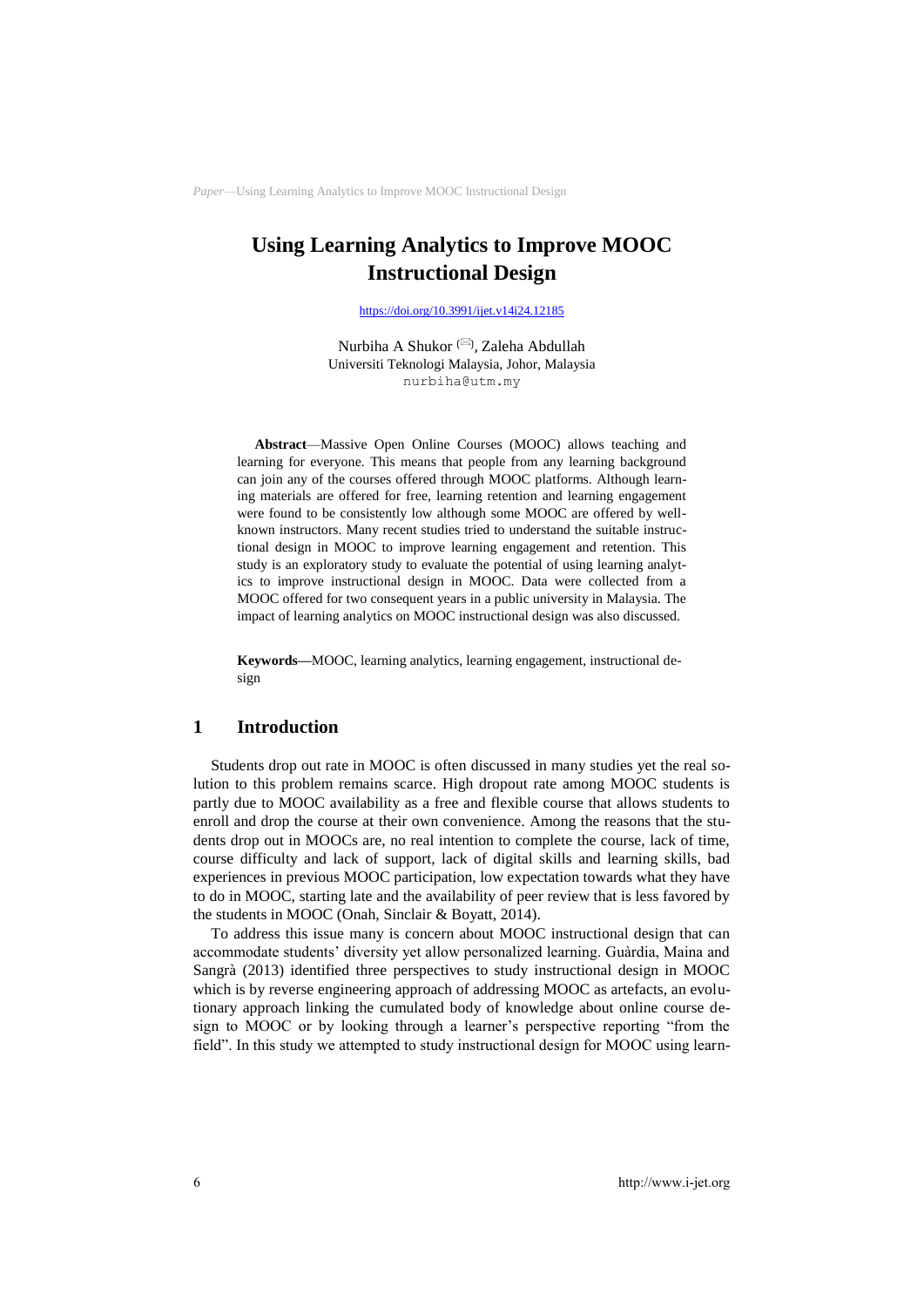ing analytics hence looking at MOOC as artefacts and collecting data from field serve as an important foundation of this study on using learning analytics.

# **2 Background of Problem**

### **2.1 Learning retention and learning engagement in MOOC**

Many studies reported the increasing dropout rate in MOOCs particularly towards the end of the course (Parr, 2013; Jordan, 2013). In Jordan (2013), only 6.5% students were found to complete the course and that the completion rate is across time, university rank, and total enrolment, but negatively correlated with course length. Similarly, Kloft, Stiehler, Zheng and Pinkwart (2014) found that the dropout probability is particularly high in the first two weeks on MOOC, and similar trend was observed at the end of the course starting around week 11 and 12.

 Exploring this issue in depth provides a better ground for Malaysia MOOC to move forward and to have a clear expectation about learning in MOOC. For example, Onah, Sinclair and Boyatt (2013) found that some 'dropout' students simply did not complete the task on time because they would like to advance in the course at their own pace. However, Stracke (2017) highlights the importance of measuring the completion of individual goals and intentions by the MOOC learner as MOOC quality indicator rather than measuring drop-out rate. Based on learner's engagement pattern while learning in MOOC, Khalil and Ebner (2017) found that extrinsic factors is insufficient to make students' to be continuously engaged in the course so that learners can complete their learning goals. By 'Gaming the System', students were able to be highly committed to the learning tasks although they did not necessarily read and watch all the learning materials. The 'Perfect Students' who completed all the exercises and watch all the lessons in this study were students who were satisfied extrinsically and intrinsically (Khalil & Ebner, 2017). Additionally, students in MOOC are sometimes active video viewers, passive video viewers, display active interaction in forum activity and are passive towards forum activity (Sinha, Li, Jermann & Dillenbourg, 2014).

This learning pattern calls for the need for studying students' learning analytics in MOOC to assist instructional design in MOOC for improved MOOC quality. This investigation suggests redesigning MOOC is necessary for better presentation that can accommodate students' learning goals and learning intentions. Hence, finding the appropriate instructional design in MOOC is one of the ways how educators can improve students' learning retention and engagement.

**Instructional Design for MOOC:** There have been many on-going debates on the instructional design in MOOC that could support the diversity of massive learners in a course at one time. A study by Margaryan, Bianco, and Littlejohn (2015) on 76 random MOOCs found that MOOCs might have good organization and presentation of materials but lack the quality of instructional design. These courses lack the implementation of problem-centered activities, collaborative learning, did not engages students to co-construct knowledge, lack of support to students' learning needs, lack of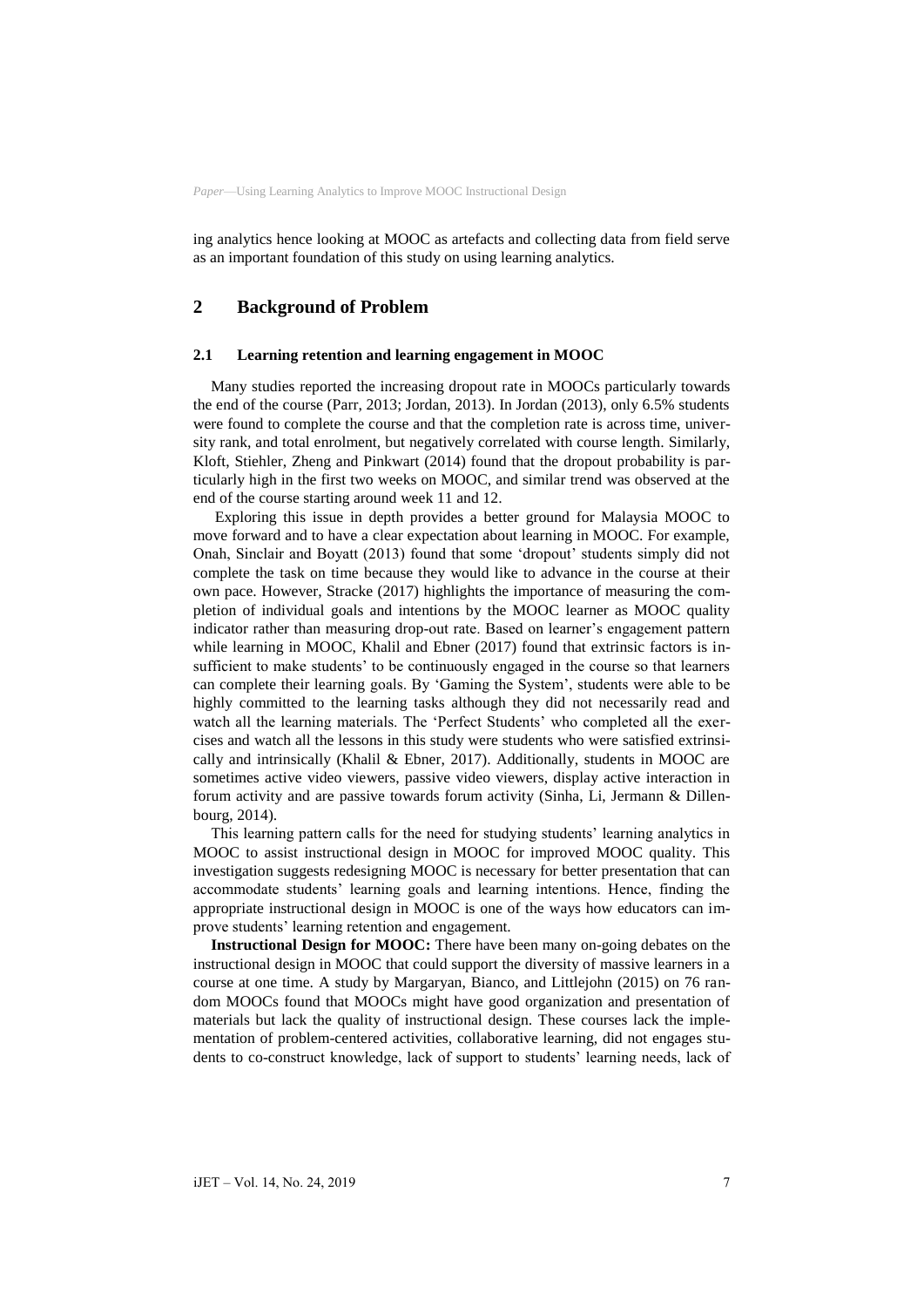feedback to learners and some courses lack of authentic MOOC learning resources (Margaryan et al., 2015).

Before deciding on the kind of instructional design suitable for MOOC, one should understand the course audience. This is explained in detailed in many instructional design models such as Dick and Carey model (Dick, Carey and Carey, 2014) as well as ADDIE model. Learners in MOOC came from diverse learning background including culture, gender, age, and they have different motivation for learning (DeBoer, Stump, Seaton, and Breslow, 2013), yet the only common character that they have is the interest towards the course. This explains the need for MOOC instructors to study their massive learners' characteristics so that they can improve and choose the suitable instructional design that accommodate students learning needs and tackle students' diversity (Chatti et al., 2016). Until now studies on examining and determining the best pedagogical approaches that MOOCs should be based on remain very scarce.

#### **2.2 Learning analytics parameters in MOOC**

Given the abundance of data that can be collected in MOOC, learning analytics serves as a useful guide to identify instructional design parameters in MOOC that can improve students' learning experiences. In many studies related to MOOC, parameters such as number of views, time spent on viewing materials or number of comments, are used to measure students' retention and engagement in MOOC (Jiang, Williams, Schenke, Warschauer and O'dowd, 2014). These parameters are also used to predict students' completion rate at the end of the course. However, little is known on how these parameters can be useful to assist instructional designers and instructors on designing and redesigning their MOOC instructional design. This way, the instructional design would be better fit for their learners because this design is based on learners' behavior during learning in the course which Guàrdia et al., (2013) termed as researching from learner's perspective reporting 'from the field'.

Students' interaction with course material can be measured by collecting analytics on number of views. In a study by Murray, Pérez, Geist, and Hedrick (2012), students' number of viewing online learning materials in a course were collected and they found a strong relationship between viewing course materials and study success. In fact, the more resources a student interacts with, the greater chance they have of achieving a higher level of success in the course (Murray et al., 2012).

Additionally, identifying the highest average time spent on a learning material among the learners in the course is an important indicator of the importance of the learning material to the learners. Wong (2013) stated that students who spend more time on a specific material give us idea that the learning material is highly useful.

A good online course should also allow for students-students interaction and student-teacher interaction. Hence, features such as online discussion board or chatting are becoming compulsory in any online course. Learning analytics on number of comments can inform online course instructors on a general idea about students' interaction in the course. de Lange, Suardy and Mavondo (2003) found that online discussion features significantly influence students' satisfaction towards the course.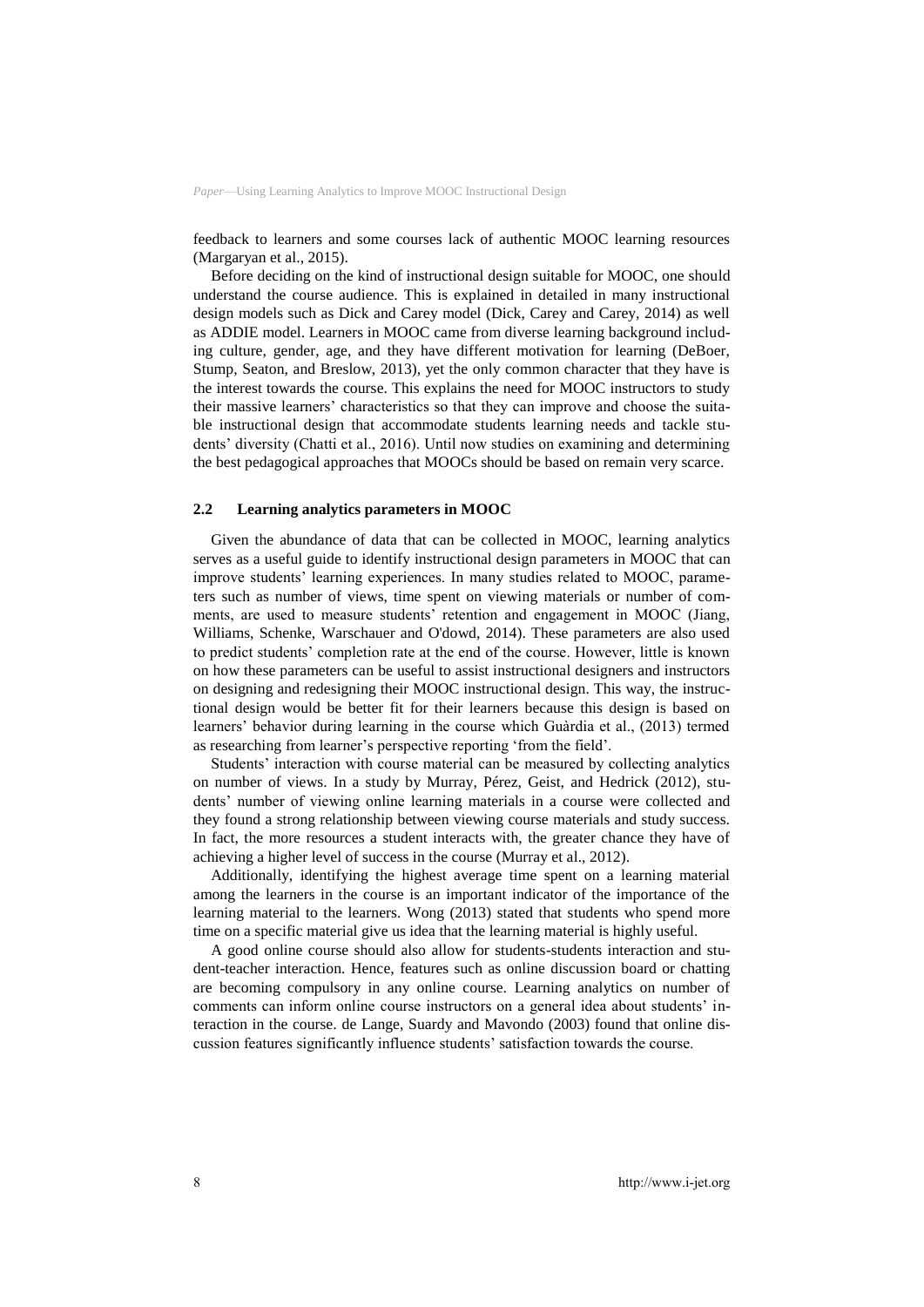MOOC is like many other online courses but diversity of the students in course left very small room for personalized learning. Using learning analytics, instructors can learn more about their MOOC students hence an instructional design to response to their needs can be developed. Hence, this study would like to answer the following research question:

• How learning analytics can be used to improve instructional design in MOOC?

# **3 Research Methodology**

This study is an exploratory study to evaluate the potential of using learning analytics to improve instructional design in MOOC. In this way, this research is proposing understanding the instructional design from learner's perspective reporting 'from the field' (Guàrdia et al., 2013).

### **3.1 Sampling**

Using convenient sampling method, we chose two MOOCs from a learning institution as samples namely MOOC A and MOOC B. Gašević, Dawson, Rogers, and Gasevic (2016) highlighted about the one size fit all effects of instructional design in MOOC. In using learning analytics to understand students' learning, there such should be precaution in interpreting the results where consideration about the coursespecific features and instructions should be taken account (Gašević et al., 2016). Hence, this study only focused on two specific MOOC where the nature of the course is both social science but they differ in several aspects as shown in Table 1.

| <b>Description</b>            | <b>MOOCA</b>             | <b>MOOC B</b>             |  |  |
|-------------------------------|--------------------------|---------------------------|--|--|
| Number of semesters open      |                          |                           |  |  |
| Number of enrolment           | 141                      | 59                        |  |  |
| Number of $> 80\%$ Completion |                          |                           |  |  |
| Facilitators                  | Yes                      | Yes                       |  |  |
| <b>Assessment Method</b>      | Project Submission, Quiz | Design submission, Quiz   |  |  |
| Course Type                   | <b>University Course</b> | Life-long Learning Course |  |  |

**Table 1.** Description of Samples

### **3.2 Instrumentation**

We used the MOOC Open Learning (www.openlearning.com) platform to provide us with the data related to learning analytics parameters. The 2 courses were hosted on MOOC Open Learning platform. The MOOC platform promotes social learning where feature such as commenting can be made available on every learning pages. ‗Page' is created in MOOC to include lecture notes, video lectures, learning activities, or assessment. Data on students' interaction with pages in MOOC are collected for learning analytics.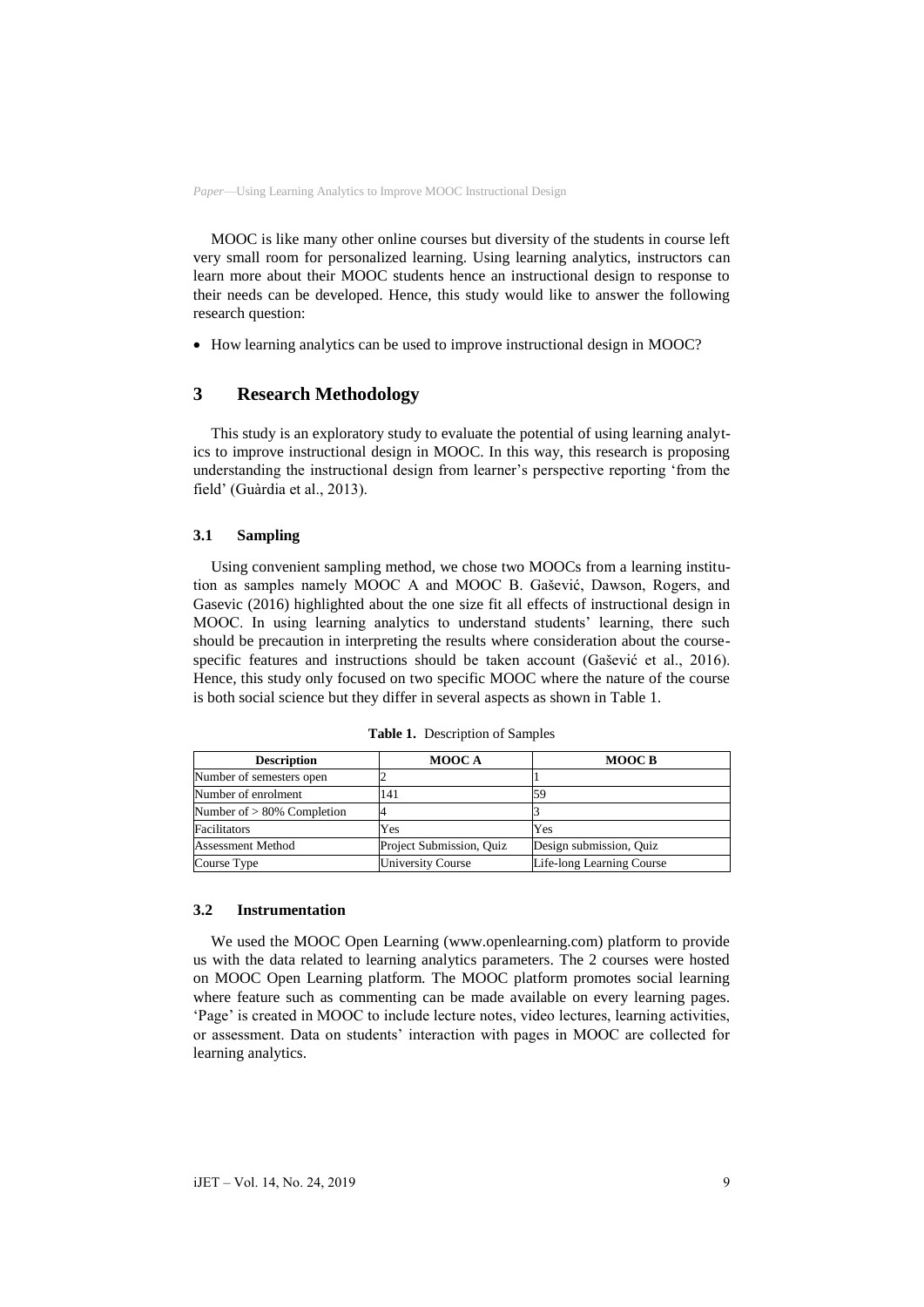#### **3.3 Data collection**

Data was retrieved from MOOC platform databases for 2 different courses. These courses are new courses being offered on the same platform.

#### **3.4 Data analysis**

Data was analyzed by conducting descriptive statistical analysis in comparing MOOC A and MOOC B.

## **4 Results and Findings**

To explore how learning analytics can be used to improve MOOC instructional design, descriptive analysis on the pages available in the samples was carried out. Table 2 shows the comparison between the number of pages for learning activities, assessments, lecture notes and lecture videos. 'Other' includes pages that are created for the purpose of giving update about the course, inviting students to introduce themselves, or any pages that did not belong in all the other categories.

| Pages                         | <b>MOOCA</b> | <b>MOOCB</b> |
|-------------------------------|--------------|--------------|
| <b>Learning Activities</b>    |              |              |
| Assessment                    |              |              |
| Lecture Notes & Lecture Video | ΩZ           |              |
| <b>Others</b>                 |              |              |
| Total                         | 88           |              |

**Table 2.** Descriptive analysis of Pages in MOOCs across 2 courses

Generally, results shows that MOOC A has more pages compared to MOOC B. Although both courses are social science courses, MOOC A provide more lecture notes and lecture video pages. MOOC A also provides tutorial pages to assist students to practice more of the learning content. In this study, the tutorial pages in MOOC A were categorized as Lecture Notes and Lecture Video pages. For assessment, both MOOCs used online quizzes but some of the learning activities in MOOC A include crossword puzzles. MOOC A requires students to develop project in groups but MOOC B assess students based on design document that students have to upload in the system. Due to the complexity of the course in MOOC A, more learning activities (number of pages  $= 10$ ) were provided and students were given points whenever they participated in the learning activities.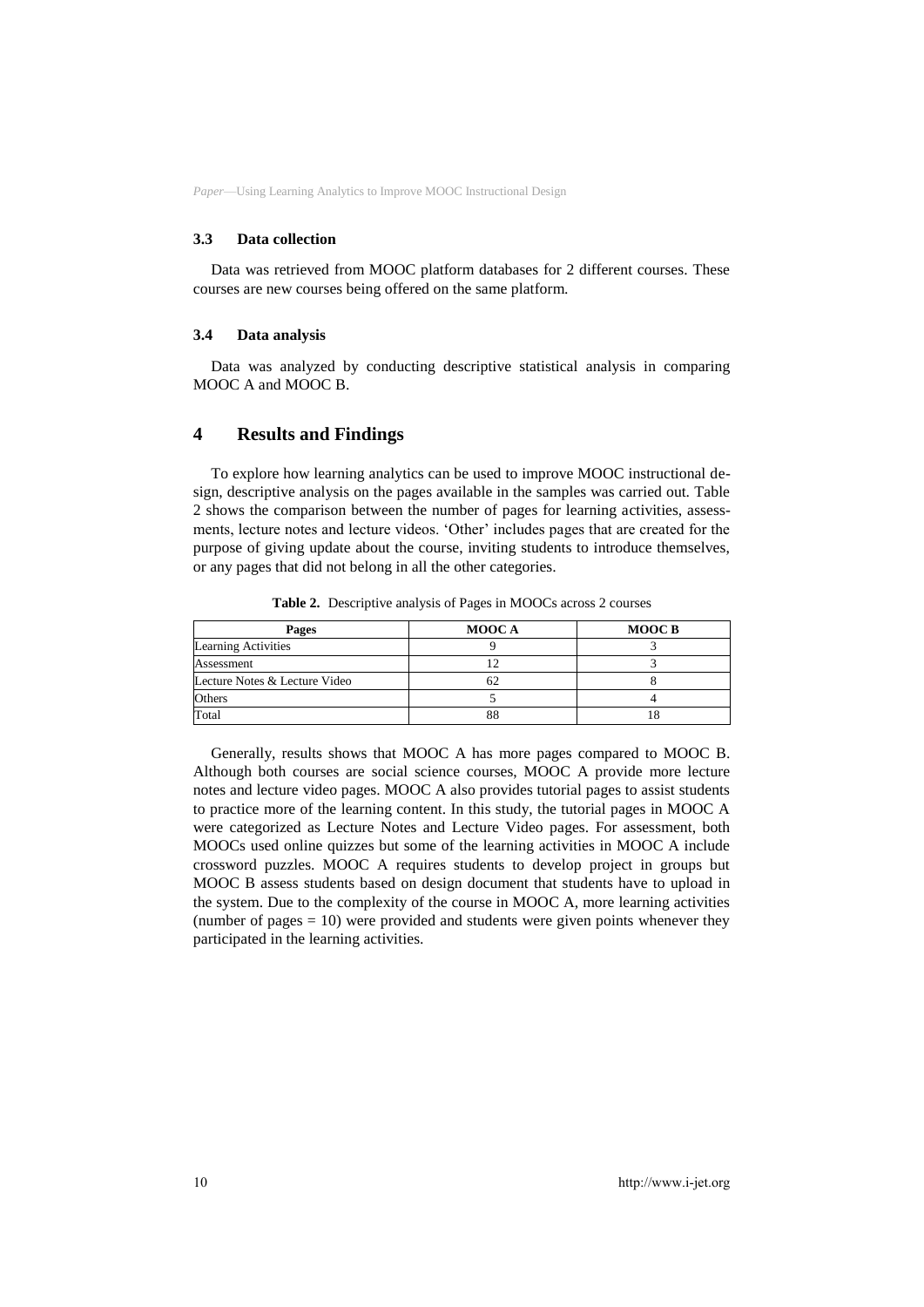| <b>Parameter</b>         | % of students<br>viewed |       | % of students<br>completed |       | # of Views |      | $#$ of Com-<br>ments |          | <b>Average Time</b><br>spent on Page<br>(minutes) |      |
|--------------------------|-------------------------|-------|----------------------------|-------|------------|------|----------------------|----------|---------------------------------------------------|------|
|                          | Min.                    | Max.  | Min.                       | Max.  | Min.       | Max. | Min.                 | Max.     | Min.                                              | Max. |
| MOOC A                   |                         |       |                            |       |            |      |                      |          |                                                   |      |
| Video Lectures and Notes | 0.71                    | 26.95 | 0.00                       | 8.51  |            | 88   | $\Omega$             | 7        | 1.00                                              | 60   |
| Activity                 | 2.13                    | 11.35 | 0.71                       | 7.80  | 4          | 72   | $\Omega$             | 4        | 7.00                                              | 240  |
| Other                    | 1.42                    | 85.82 | 1.42                       | 94.33 | 3          | 683  | $\Omega$             | 25       | 0.65                                              | 3    |
| Assessment               | 3.55                    | 17.02 | 0.00                       | 12.77 | 9          | 144  | $\Omega$             | 3        | 0.60                                              | 16   |
| MOOCB                    |                         |       |                            |       |            |      |                      |          |                                                   |      |
| Video Lectures and Notes | 11.86                   | 20.34 | 8.47                       | 16.95 | 15         | 46   | $\overline{c}$       | 23       | 4.00                                              | 36   |
| Activity                 | 8.47                    | 35.59 | 3.39                       | 10.17 | 11         | 107  | $\overline{c}$       | 23       | 12.00                                             | 36   |
| Assessment               | 8.47                    | 8.47  | 5.08                       | 8.47  | 6          | 34   | $\Omega$             | $\Omega$ | 29.00                                             | 60   |
| Other                    | 3.39                    | 88.14 | 3.39                       | 89.83 | 2          | 146  | $\Omega$             | 15       | 0.50                                              | 20   |

**Table 3.** Descriptive statistics for Pages in MOOC A and MOOC B

Table 3 provides a more detailed learning analytics of pages in MOOC A and MOOC B. Minimum and maximum values are used to describe students' preferences in engaging with materials provided in different type of pages.

Generally, students in both MOOCs did not actively comment on pages. In MOOC A, there are pages that did not receive any feedback at all from the students. In MOOC B, Assessment pages did not receive any comment from the students.

In both MOOCs, most students viewed 'Other' pages more frequent compared to other pages (MOOC A =85.85, MOOC B=88.14). In a detailed analysis, these pages are usually the 'HomePage' where students frequently visit to get updates about the course.

Because MOOC A is a university course, more students visited video lectures and notes compared to MOOC B. But more students visited the learning activity pages in MOOC B (% of students viewed  $= 35.59$ ) and has higher percentage of students completion (% of students completed=10.17) as compared to MOOC A.

Next, it is important to note that the Learning Activity Pages for MOOC B has more views than MOOC A. However, this is probably due to some of the learning activity pages in MOOC B also embedded lecture videos and lecture notes, hence students have to view the pages more frequently to learn.

In both MOOCs, social interaction among the students and instructors is rather low but it is MOOC B has higher number of comments in Learning Activity pages compared to MOOC A indicating interaction among students and instructors during learning activities. MOOC A has more interaction in "Other" pages and this is mostly analytics from "Home Page" page.

Average time spent is another important indicator of students learning preference. Interestingly, although MOOC A has less interaction among students and instructors, students spent more time in Learning Activity pages in MOOC A. They also spent more time in viewing the lecture videos and notes as compared to students in MOOC B. However, students in MOOC B spent more time during assessment as compared to MOOC A which informed us that assessment in MOOC B might be more interesting than MOOC A.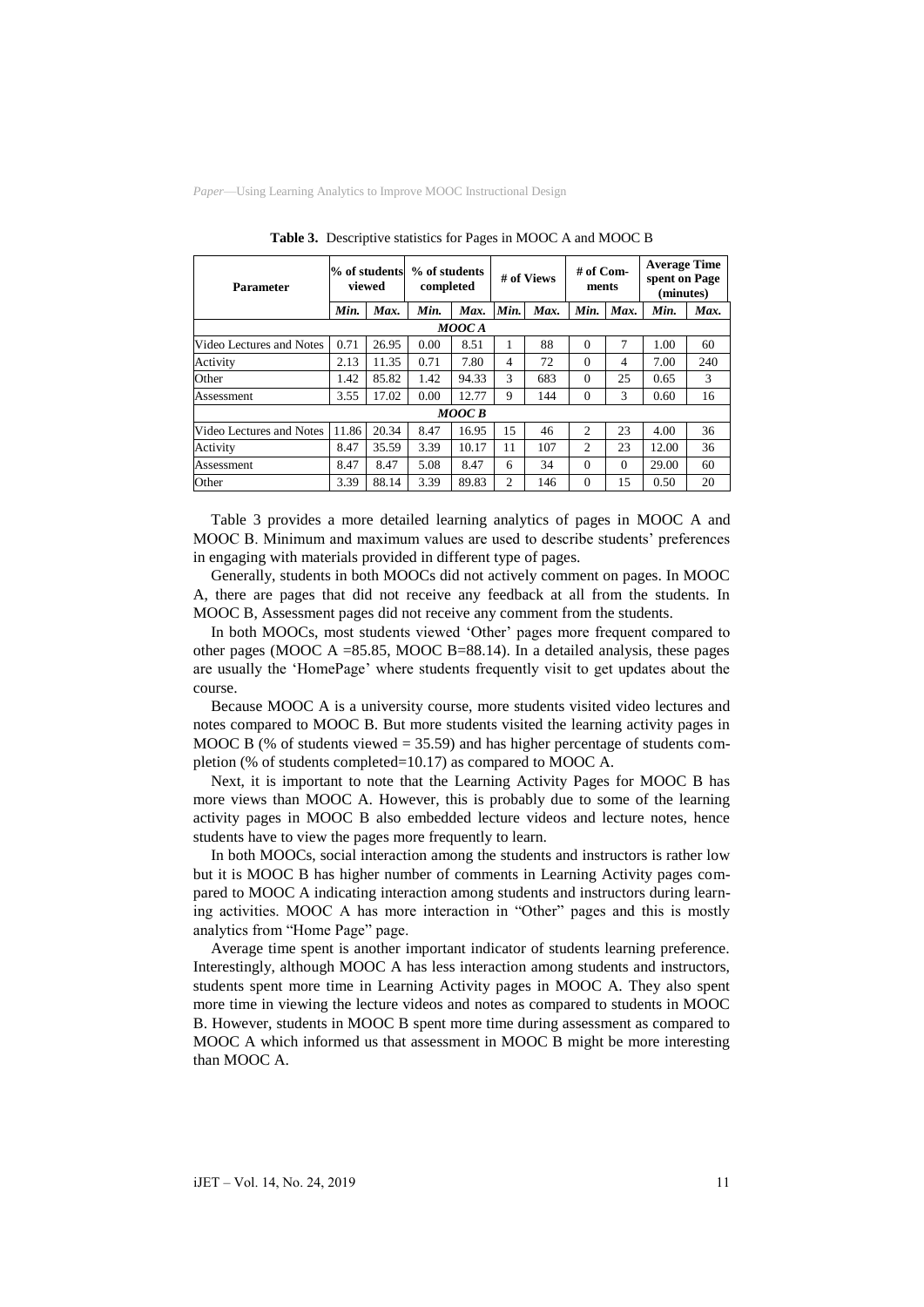Based on these findings, Table 4 shows the instructional design description in pages with maximum values across 5 learning analytics parameters in both MOOCs. For every page that has the maximum parameter value, the details of the page were analyzed qualitatively to identify the instructional design used in the pages. Because Home Page was frequently viewed in both courses but did not serve as a learning page, Home Page analytics was excluded from the analysis. The similar colour of shaded areas in the table column indicates similar pages.

**Table 4.** Instructional design description based on maximum values of learning analytics parameters.

| <b>Parameter</b>                                   | % of students<br>viewed                                                                                                                                            | % of students<br>completed                                                                             | # of Views                                                                                                                                                          | # of Comments                                                                                                                     | <b>Average Time</b><br>spent on Page<br>(minutes)                                                                                  |  |  |  |  |
|----------------------------------------------------|--------------------------------------------------------------------------------------------------------------------------------------------------------------------|--------------------------------------------------------------------------------------------------------|---------------------------------------------------------------------------------------------------------------------------------------------------------------------|-----------------------------------------------------------------------------------------------------------------------------------|------------------------------------------------------------------------------------------------------------------------------------|--|--|--|--|
| MOOCA                                              |                                                                                                                                                                    |                                                                                                        |                                                                                                                                                                     |                                                                                                                                   |                                                                                                                                    |  |  |  |  |
| Video<br>Lectures and lectures and<br><b>Notes</b> | Passive video<br>notes for down-<br>load, but the page load, but the<br>is the first learn-<br>ing page that the<br>students have to<br>view                       | Passive video<br>lectures and<br>notes for down-<br>page is the first<br>learning page<br>have to view | Passive video<br>lectures and<br>notes for down-<br>load, but the<br>page is the first<br>learning page<br>that the students that the students view<br>have to view | Passive video lec-<br>tures and notes for<br>download, but the<br>page is the first<br>learning page that<br>the students have to | Lecture video with<br>embedded on-screen<br>step-by-step demon-<br>stration                                                        |  |  |  |  |
| Activity                                           | Crossword<br>puzzles about a<br>related topic                                                                                                                      | Crossword<br>puzzles about a<br>related topic                                                          | questions                                                                                                                                                           | Mix and Match Problem solving<br>learning activities<br>introduced in videos                                                      | Problem solving<br>learning activities<br>introduced in videos<br>with attached pro-<br>tected document                            |  |  |  |  |
| Assessment                                         | Online quiz with<br>mixed of open<br>ended question<br>and multiple<br>choice questions                                                                            | Online quiz<br>with mixed of<br>open ended<br>question and<br>multiple choice<br>questions             | Online quiz<br>with mixed of<br>open ended<br>question and<br>multiple choice<br>questions                                                                          | Your Project page                                                                                                                 | Multiple choice<br>question with in-<br>creased complexity                                                                         |  |  |  |  |
|                                                    |                                                                                                                                                                    |                                                                                                        | $MOOC$ $B$                                                                                                                                                          |                                                                                                                                   |                                                                                                                                    |  |  |  |  |
| Video<br><b>Notes</b>                              | Lecture video<br>Lectures and accompanied by<br>lecture notes and<br>multiple choice<br>questions                                                                  | Lecture video<br>on-screen text<br>and images                                                          | Lecture video<br>lecture notes<br>and multiple<br>choice ques-<br>tions                                                                                             | Lecture video<br>accompanied by accompanied by accompanied by<br>lecture notes and<br>multiple choice<br>questions                | Lecture video<br>accompanied by<br>lecture notes and<br>multiple choice<br>questions                                               |  |  |  |  |
| Activity                                           | Lecture video<br>accompanied by<br>lecture notes and<br>multiple choice<br>questions                                                                               | Lecture video<br>lecture notes<br>and multiple<br>choice ques-<br>tions                                | Lecture video<br>lecture notes<br>and multiple<br>choice ques-<br>tions                                                                                             | Lecture video<br>accompanied by accompanied by accompanied by<br>lecture notes and<br>multiple choice<br>questions                | Lecture video<br>accompanied by<br>lecture notes and<br>multiple choice<br>questions                                               |  |  |  |  |
| Assessment                                         | Course Conclu-<br>sion and Reflec-<br>tion on the courselflection on the<br>activity by col-<br>lecting students'<br>feedback through students' feed-<br>questions | Course Conclu-<br>sion and Re-<br>course activity<br>by collecting<br>back through<br>questions        | Learning area<br>for Design<br>submission by<br>the students                                                                                                        | <b>NOT AVAILABLE</b>                                                                                                              | <b>Course Conclusion</b><br>and Reflection on<br>the course activity<br>by collecting stu-<br>dents' feedback<br>through questions |  |  |  |  |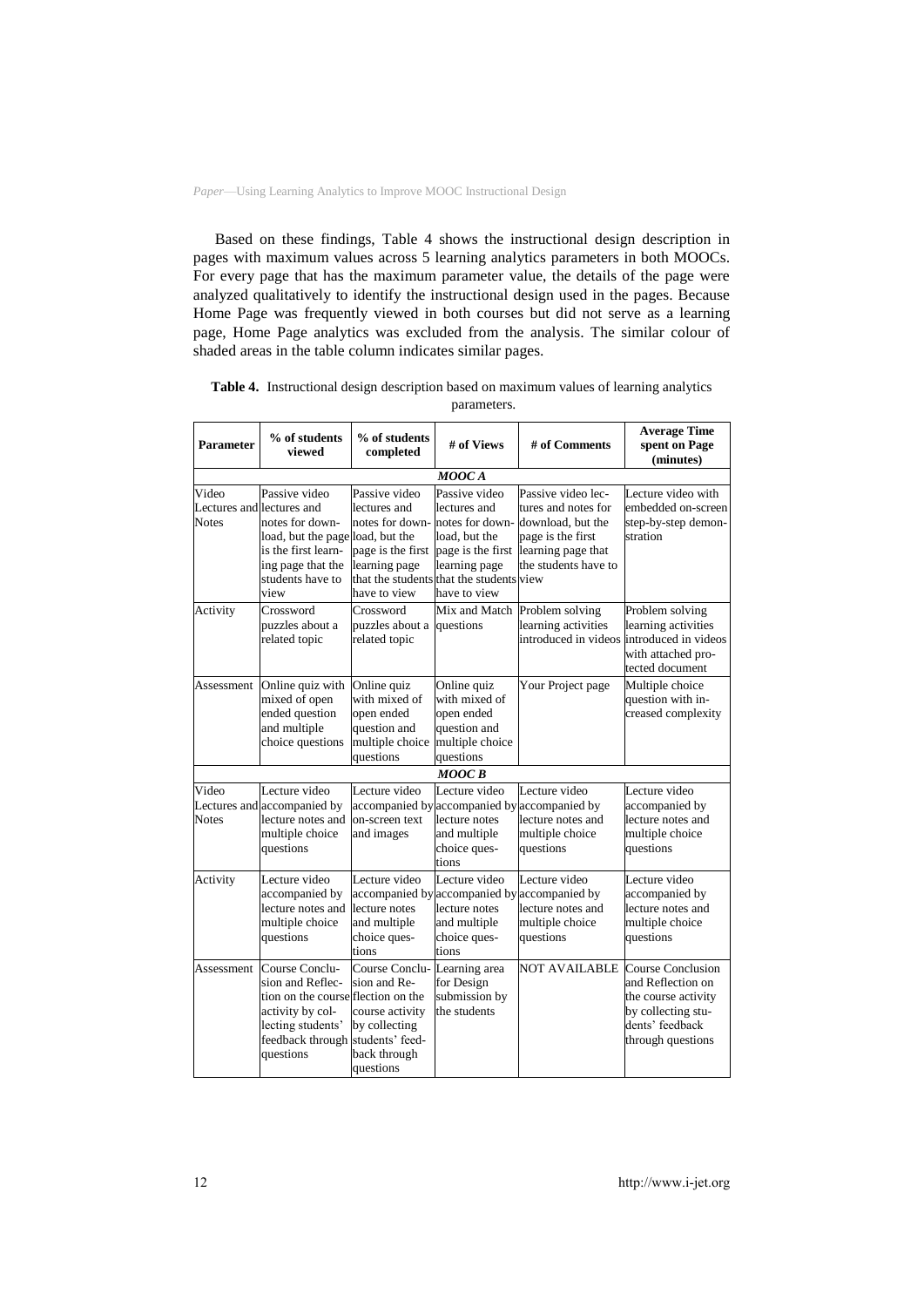On one hand, the first lecture video page in MOOC A has the highest % of students viewed, % of completion, number of views and number of comments. However, this page did not record the most average retention time; another lecture video later in the course has embedded step-by-step tutorial about the lesson hence students spent more time on this lecture video. For learning activity, although more students completed the crossword puzzle activity, students spent more time to do problem solving activity pages. The page presents a learning mission in an interesting way (relating to love story) that students have to solve accompanied by a protected password that can only be retrieved by using a password. This page recorded the highest average time spent for MOOC A (4 hours). They also completed the prepared online quizzes but spent more time on quizzes with increased complexity.

On the other hand, some of the video lecture pages in MOOC B combined video lecture, lecture notes and learning activity in the same page hence student spent more time on these pages to either learn from video, study notes or complete learning activities. MOOC B provided a page describing the conclusion of the course content and also asked the students to give feedback about the course. This page recorded the most average time spent on page for MOOC A (60 minutes).

# **5 Discussions**

### **5.1 The importance of 'first impression' in MOOC**

Based on learning analytics, this study found that Home Pages in both MOOCs were frequently viewed. Home Page is the page where students get any course update and the first page that they visited once they enrolled in the course. This page serves as the induction set for the course hence ensuring the page to be interesting and attractive is very important. Becker-Lindenthal (2015) found that impression management is important in MOOC to help students achieve their personal goal. This is where students learning how to 'fit-in' in MOOC hence MOOC Home Page should allow students to experiment themselves with different personalities to fit-in the course. When students have a perception that the MOOC content is beneficial for them, it is more likely that the students would stay in the course (Hone & El Said, 2016).

### **5.2 Problem based learning activities in MOOC**

In this study, the longest average time spent on a course material is 240 minutes (4 hours) as reported in MOOC A. The page contains video that presents students with problem solving activities which the course instructor relates to ‗Love Story' problem. The course also provides the element of 'fun' in the page where to unlock the provided .pdf document, students have to watch the video until the end to get the password. This results in better learning retention which in line with the importance of learner centered approach that change the learners as active participants to promote student empowerment and engagement (Guàrdia, Maina and Sangrà, 2013). This is also in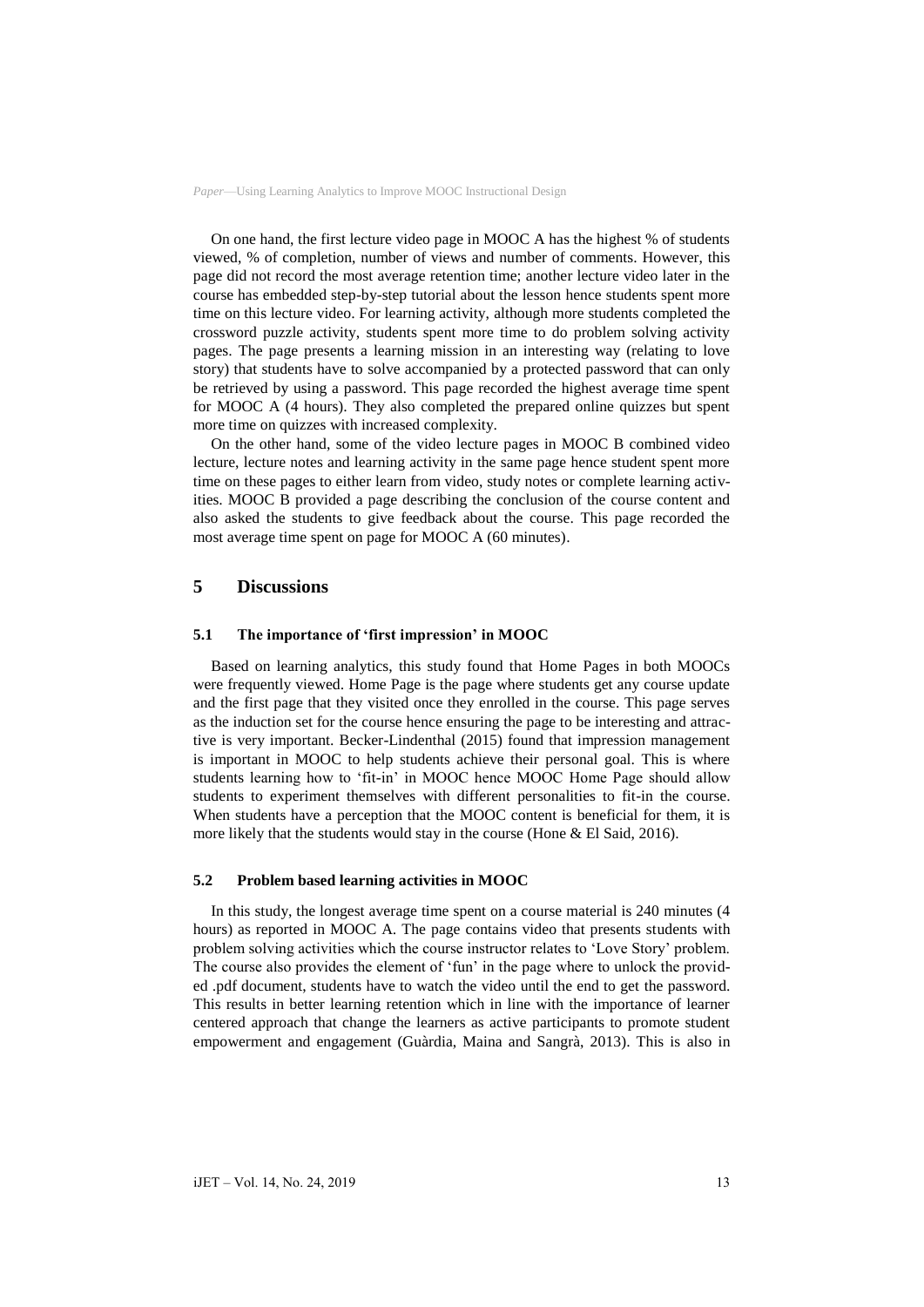line with findings by Hew (2016) on factors affecting MOOC to be highly rated and a popular course.

However, to encourage and sustain students' motivation in MOOC it is also important to create simple exercises and later proceed with complex exercises. Task complexity has effect on self-efficacy that is students' belief about their own ability to trigger motivation, cognitive resources, and courses of action needed to successfully execute a specific task within a given context (Bandura, 1997). Self-efficacy plays the role to mediate students' conscientiousness which involves the extent to which a person is efficient, hardworking, and dedicated. According to Chen, Casper, and Cortina (2001), highly conscientious individuals are more likely to be willing to engage and work hard on tasks then those low on conscientiousness, they are more likely to expect to succeed on tasks. In this study, students who had to work on complex exercises spent more time on a MOOC page as compared to simple exercises.

#### **5.3 Course evaluation in MOOC**

Based on learning analytics, an important finding in this study for instructional design improvement is the role of reflection, lesson conclusion as well as evaluation of the course. Although the page did not recorded the highest number of views, the percentage of students who completed this page is the highest in MOOC B. Apart from that, the students spent more time to complete the assessment in Course Evaluation page. Baird, Fensham, Gunstone and White (1991) indicated that reflection can improve both teachers' and students' knowledge, awareness, and control of themselves and their classroom practice. It allows them to recall back the learning experiences and hence thinking of ways to improving them.

#### **5.4 Embrace lurking in MOOC**

Learning analytics in this study also informs us that some of the pages did not necessarily demands students to be socially interactive among them. Instead, less studentstudent interaction could lead to longer time spent with the materials. The more important aspect that has to be considered is the availability of the course instructor when students seek for assistance (Hew and Cheung, 2014). In essence, social interaction in MOOC is necessary but embracing lurking activities in MOOC as a way in which students learn is also important. The freedom and flexibility to interact at their own desired time provide personalization for students learning in MOOC.

### **6 Conclusion**

Learning retention and engagement is a common problem in MOOC. Lack of learning retention and engagement with the course caused students to eventually drop out the course. In many studies, designing instruction that can meet the demand of diverse learners in MOOC is a challenge. However, this study attempts to redesign instructional design using learning analytics where systematic data collection from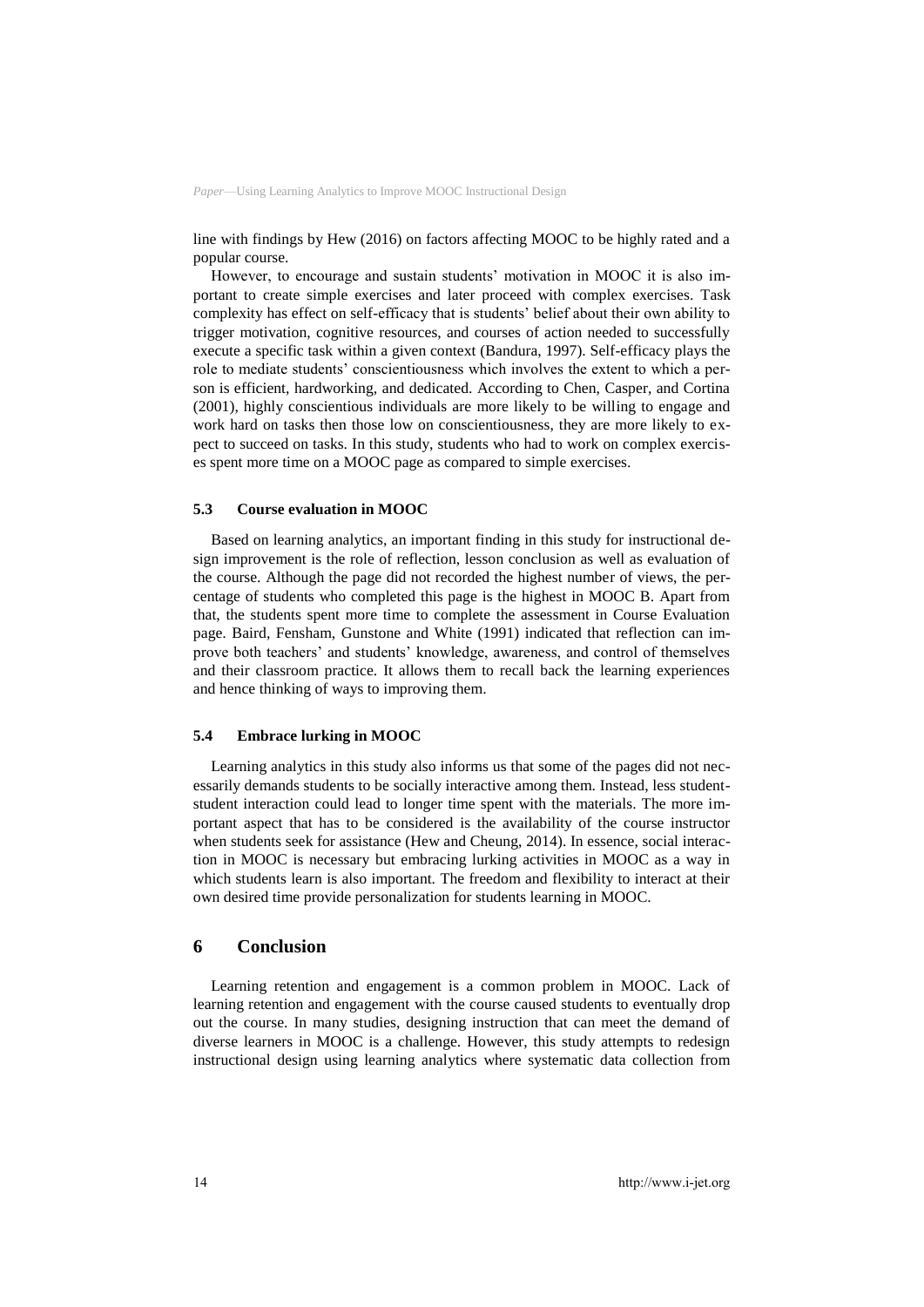students learning experience in MOOC was carried out. The collected data were analyzed quantitative and qualitatively to explore the learning experiences that have better percentage of completion, highest number of views, as well as highest average time spent. Learning these data informs us about the kind of activities and instructions that the students favour in MOOC. It was found that attracting the students' attention on the very first page that they visited is very important to encourage them to stay in the course. Other than that, active learning activities such as problem based learning helps to promote students empowerment and engagement. It is also important to design activities of different complexity particularly arranging them from simple to complex tasks. Instructional designers should also allow space for students to reflect on their learning and allow them to give feedback about the course understudy. Finally, not interacting in MOOC is also an indicator for students learning where lurking activities should be embraced as the way it provides flexibility for students to learn in MOOC.

#### **6.1 References**

In your text, number citations consecutively in square brackets [1]. You may refer to them like "as stated in  $[3]$ " or "as stated in Ref. [3]. A list of all cited references is placed at the end of your document, that is, in a list that is formatted and numbered automatically by applying the referenceitem style.

# **7 References**

- [1] Amnueypornsakul, B., Bhat, S., & Chinprutthiwong, P. 2014, October. Predicting attrition along the way: the UIUC model. In Proceedings of the EMNLP 2014 Workshop on Analysis of Large Scale Social Interaction in MOOCs (pp. 55-59). [https://doi.org/10.3115/v1/w](https://doi.org/10.3115/v1/w14-4110)  [14-4110](https://doi.org/10.3115/v1/w14-4110)
- [2] Baird, J. R., Fensham, P. J., Gunstone, R. F., & White, R. T. 1991. The importance of reflection in improving science teaching and learning. Journal of research in Science Teaching, 282, 163-182.<https://doi.org/10.1002/tea.3660280207>
- [3] Bandura, A. 1997. Self-efficacy: The exercise of control. Macmillan.
- [4] Becker-Lindenthal, H. 2015. Students' impression management in MOOCs: An opportunity for existential learning. Journal of Online Learning & Teaching, 112, 320-330.
- [5] Chatti, M. A., Lukarov, V., Thüs, H., Muslim, A., Yousef, A. M. F., Wahid, U., Greven, C., Chakrabarti, A., Schroeder, U. 2014. Learning Analytics: Challenges and Future Research Directions. eleed, Iss. 10. (urn:nbn:de:0009-5-40350)
- [6] Chen, G., Casper, W. J., & Cortina, J. M. 2001. The roles of self-efficacy and task complexity in the relationships among cognitive ability, conscientiousness, and work-related performance: A meta-analytic examination. Human Performance, 143, 209-230. https:// [doi.org/10.1207/s15327043hup1403\\_1](https://doi.org/10.1207/s15327043hup1403_1)
- [7] Chew, L.K.:Instructional Strategies and Challengings in MOOCs. Adv. sch. Teach. Learn. 21 2015 25.
- [8] DeBoer, J., Stump, G. S., Seaton, D., & Breslow, L. 2013. Diversity in MOOC students' backgrounds and behaviors in relationship to performance in 6.002 x. In Proceedings of the sixth learning international networks consortium conference(Vol. 4).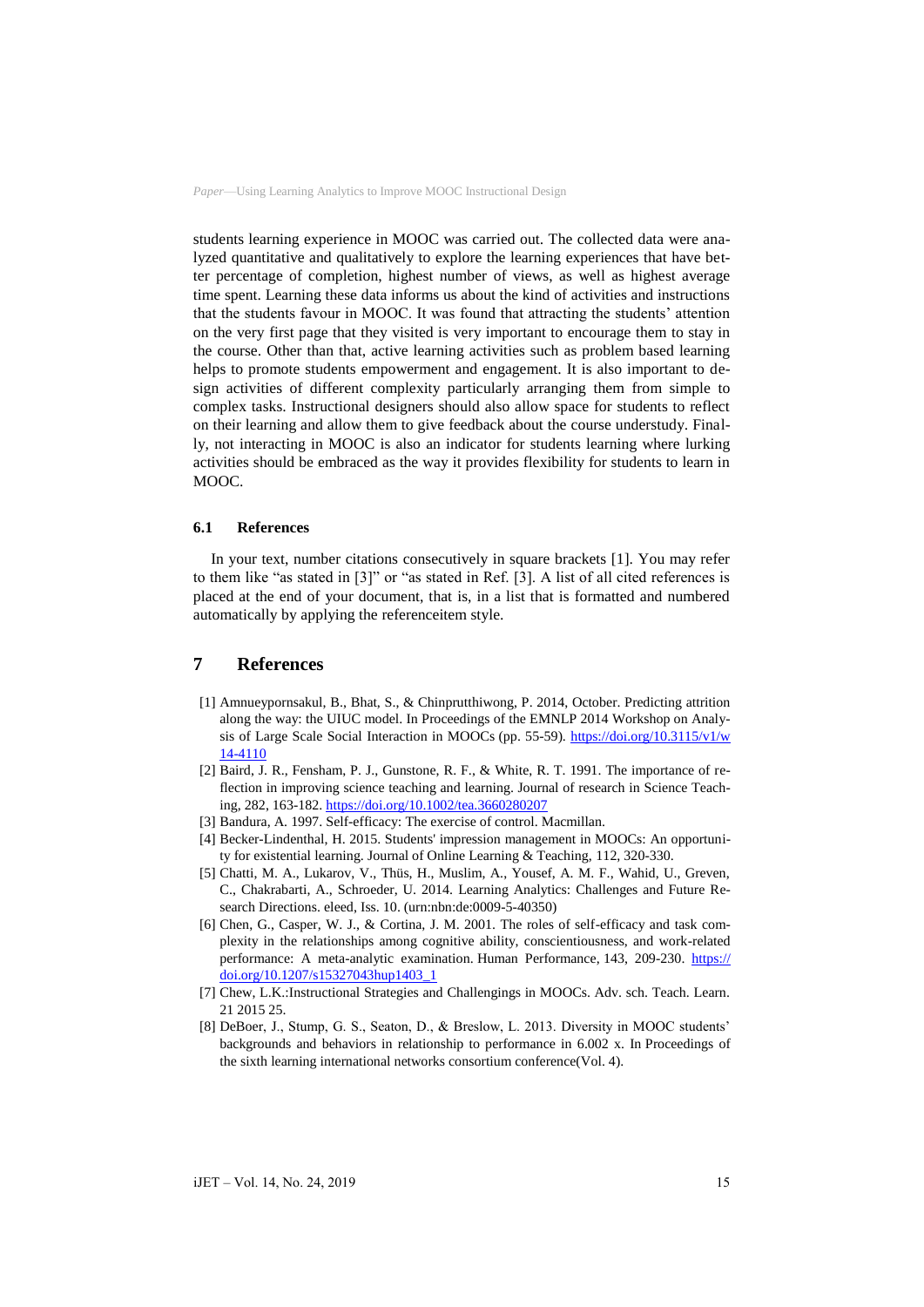- [9] De Lange, P., Suwardy, T., & Mavondo, F. 2003. Integrating a virtual learning environment into an introductory accounting course: determinants of student motiva-tion. Accounting Education, 121, 1-14[. https://doi.org/10.1080/0963928032000064567](https://doi.org/10.1080/0963928032000064567)
- [10] Dick, W., Carey, L., & Carey, J. O.2014. The systematic design of instruction. Pearson Higher Ed.
- [11] Gašević, D., Dawson, S., & Siemens, G. 2015. Let's not forget: Learning analytics are about learning. TechTrends, 591, 64-71. <https://doi.org/10.1007/s11528-014-0822-x>
- [12] Gašević, D., Dawson, S., Rogers, T., & Gasevic, D. 2016. Learning analytics should not promote one size fits all: The effects of instructional conditions in predicting academic success. The Internet and Higher Education, 28, 68-84. https://doi.org/10.1016/j.iheduc.20 [15.10.002](https://doi.org/10.1016/j.iheduc.2015.10.002)
- [13] Guàrdia, L., Maina, M., & Sangrà, A. 2013. MOOC design principles: A pedagogical approach from the learner's perspective. eLearning Papers, 33.
- [14] Hew, K. F. 2016. Promoting engagement in online courses: What strategies can we learn from three highly rated MOOCS. British Journal of Educational Technology, 472, 320- 341[. https://doi.org/10.1111/bjet.12235](https://doi.org/10.1111/bjet.12235)
- [15] Hew, K. F., & Cheung, W. S. 2014. Students' and instructors' use of massive open online courses (MOOCs): Motivations and challenges. Educational research review, 12, 45-58. <https://doi.org/10.1016/j.edurev.2014.05.001>
- [16] Hone, K. S., & El Said, G. R. 2016. Exploring the factors affecting MOOC retention: A survey study. Computers & Education, 98, 157-168. https://doi.org/10.1016/j.compedu.20 [16.03.016](https://doi.org/10.1016/j.compedu.2016.03.016)
- [17] Jiang, S., Williams, A., Schenke, K., Warschauer, M., & O'dowd, D. 2014, July. Predicting MOOC performance with week 1 behavior. In Educational Data Mining 2014.
- [18] Jordan, K. 2013. MOOC Completion Rates: The Data, Available at: http://www.katy jordan.com/MOOCproject.html [Accessed: 18/02/14].
- [19] Khalil, M., & Ebner, M. 2017. Clustering patterns of engagement in Massive Open Online Courses MOOCs: the use of learning analytics to reveal student categories. Journal of Computing in Higher Education, 291, 114-132[. https://doi.org/10.1007/s12528-016-9126-9](https://doi.org/10.1007/s12528-016-9126-9)
- [20] Kloft, M., Stiehler, F., Zheng, Z., & Pinkwart, N. 2014, October. Predicting MOOC dropout over weeks using machine learning methods. In Proceedings of the EMNLP 2014 Workshop on Analysis of Large Scale Social Interaction in MOOCs pp. 60-65. https://doi. [org/10.3115/v1/w14-4111](https://doi.org/10.3115/v1/w14-4111)
- [21] Margaryan, A., Bianco, M., & Littlejohn, A. 2015. Instructional quality of massive open online courses MOOCs. Computers & Education, 80, 77-83. [https://doi.org/10.1016/j.com](https://doi.org/10.1016/j.compedu.2014.08.005)  [pedu.2014.08.005](https://doi.org/10.1016/j.compedu.2014.08.005)
- [22] Murray, M. C., Pérez, J., Geist, D. B., & Hedrick, A. 2012. Student interaction with online course content: Build it and they might come. Journal of Information Technology Education: Research, 111, 125.<https://doi.org/10.28945/1592>
- [23] Onah, D. F., Sinclair, J., & Boyatt, R. 2014. Dropout rates of massive open online courses: behavioural patterns. EDULEARN14 Proceedings, 5825-5834.
- [24] Parr, C. 2013. "Not Staying the Course". http://www.insidehighered.com/news/2013/05/ [10/new-study-low-mooccompletion-rates](http://www.insidehighered.com/news/2013/05/10/new-study-low-mooccompletion-rates)
- [25] Sharkey, M., & Sanders, R. 2014, October. A process for predicting MOOC attrition. In Proceedings of the EMNLP 2014 Workshop on Analysis of Large Scale Social Interaction in MOOCs pp. 50-54.<https://doi.org/10.3115/v1/w14-4109>
- [26] Siemens, G., & Gašević, D. 2012. Special Issue on Learning and Knowledge Analytics. Educational Technology & Society, 15(3), 1–163.